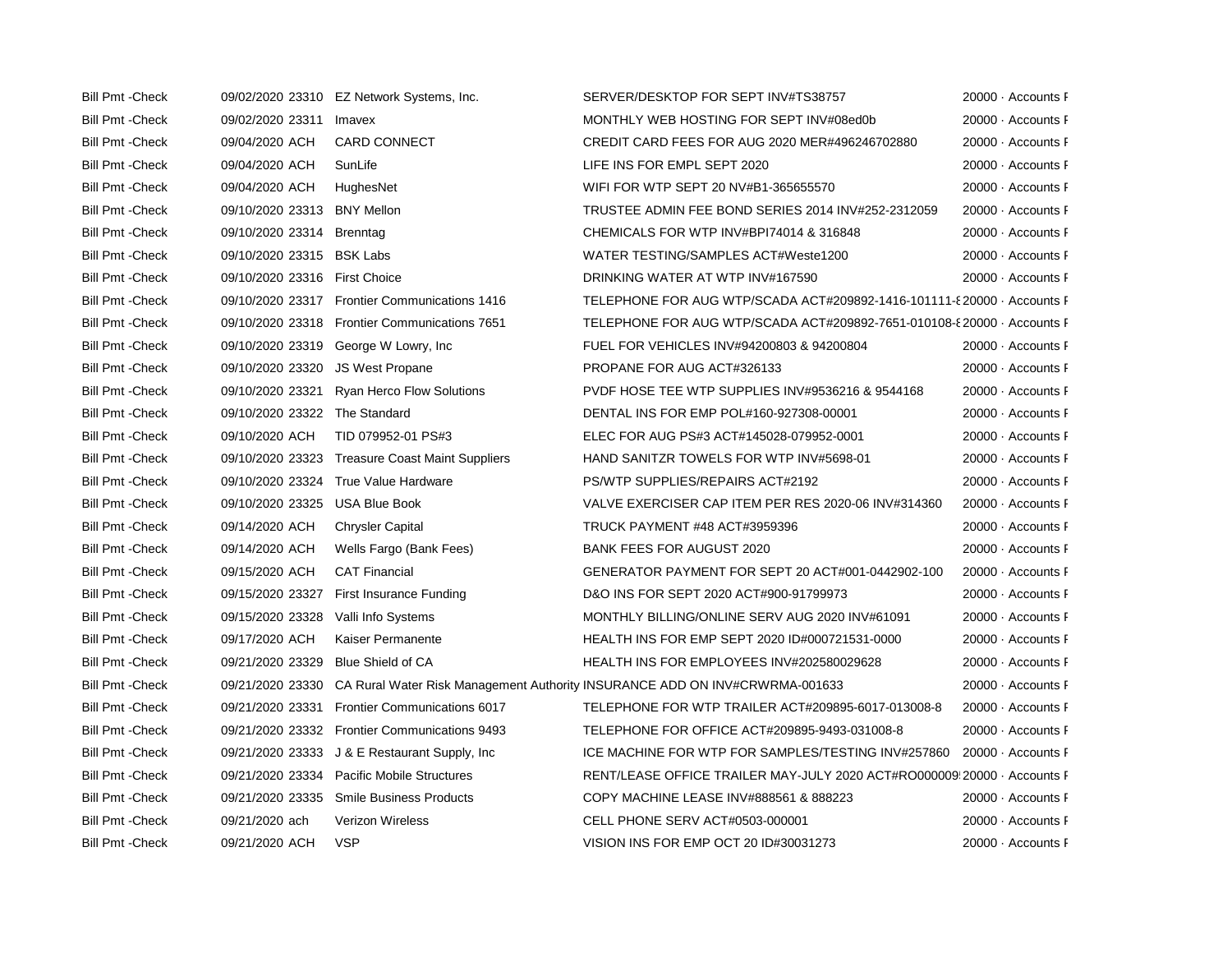| <b>Bill Pmt - Check</b> | 09/21/2020 ACH            | <b>Pitney Bowes Global Finance</b>         | POSTAGE MACHINE LEASE #3104178784                  | 20000 Accounts F   |
|-------------------------|---------------------------|--------------------------------------------|----------------------------------------------------|--------------------|
| <b>Bill Pmt - Check</b> | 09/22/2020 ACH            | <b>TID 079276-01 TRAILER</b>               | ELEC FOR AUG 20 TRAILER ACT#145028-079276-0001     | 20000 Accounts F   |
| <b>Bill Pmt - Check</b> | 09/22/2020 ACH            | TID 079290-01 PS#1                         | ELEC AUG 20 PS#1 ACT#145028-079290-0001            | 20000 Accounts F   |
| <b>Bill Pmt - Check</b> | 09/22/2020 ACH            | TID 079736-01 PS#2                         | ELEC FOR AUG 20 PS#2 ACT#145028-079736-0001        | 20000 Accounts F   |
| <b>Bill Pmt - Check</b> | 09/22/2020 ACH            | TID 079897-01 PS#4                         | ELEC FOR AUG 20 PS#4 ACT#145028-079897-0001        | 20000 Accounts F   |
| <b>Bill Pmt - Check</b> | 09/22/2020 ACH            | TID 083142-01 EMERG COMM SYSTEM            | ELEC FOR AUG 20 EREG CC ACT#145028-083142-0001     | 20000 Accounts F   |
| <b>Bill Pmt - Check</b> | 09/22/2020 ACH            | TID 083327-01 LAB                          | ELEC FOR AUG 20 LAB BLDG ACT#145028-083327-0001    | 20000 Accounts F   |
| <b>Bill Pmt - Check</b> | 09/22/2020 ACH            | TID 083327-02 WTP                          | ELEC FOR AUG 20 WTP ACT#145028-083327-0002         | 20000 Accounts F   |
| <b>Bill Pmt - Check</b> | 09/22/2020 ACH            | TID 094672-01 TANK/LIGHTS                  | ELEC FOR AUG 20 PUMP/LIGHTS ACT#145028-094672-0001 | 20000 Accounts F   |
| <b>Bill Pmt - Check</b> | 09/22/2020 ACH            | TID 095781-02 FLOW METER                   | ELEC FOR AUG 20 FLOW MTR ACT#145028-0975781-0002   | 20000 Accounts F   |
| <b>Bill Pmt - Check</b> | 09/22/2020 ACH            | uAttend                                    | TIME CLOCK SERV PAYID#1312773                      | 20000 - Accounts F |
| <b>Bill Pmt - Check</b> | 09/22/2020 23336 Brenntag |                                            | CHEMICALS FOR WTP INV#BPI77190                     | 20000 Accounts F   |
| <b>Bill Pmt - Check</b> | 09/22/2020 23337 BSK Labs |                                            | WATER TESTING/SAMPLES ACT#Weste1200                | 20000 Accounts F   |
| <b>Bill Pmt - Check</b> |                           | 09/22/2020 23338 George W Lowry, Inc       | FUEL FOR VEHICLES/BULK ACT#80180293                | 20000 Accounts F   |
| <b>Bill Pmt - Check</b> |                           | 09/22/2020 23339 Greenline Products Inc    | ORANGE CLEANER/CHEMICALS FOR WTP INV#G4169         | 20000 Accounts F   |
| <b>Bill Pmt - Check</b> | 09/22/2020 23340          | Holt of California                         | GENERATOR MAINT INV#SW030103317                    | 20000 Accounts F   |
| <b>Bill Pmt - Check</b> | 09/22/2020 23341 IDC      |                                            | WTP SUPPLIES/PARTS INV#0311760-IN                  | 20000 Accounts F   |
| <b>Bill Pmt - Check</b> |                           | 09/22/2020 23342 PR Diamond Products       | GAS SAW, PREMIX FUEL INV#0056442-IN                | 20000 Accounts F   |
| <b>Bill Pmt - Check</b> |                           | 09/22/2020 23343 Ryan Herco Flow Solutions | PUMP STATION REPAIRS/PARTS INV#9505280             | 20000 Accounts F   |
| <b>Bill Pmt - Check</b> | 09/30/2020 ACH            | <b>Chrysler Capital</b>                    | TRUCK PAYMENT #48 ACT#7792947                      | 20000 Accounts F   |
| <b>Bill Pmt - Check</b> | 09/30/2020 ACH            | <b>Chrysler Capital</b>                    | TRUCK PAYMENT #48 ACT#7805194                      | 20000 Accounts F   |
| Check                   | 09/08/2020 23312          | Liset Arevelo                              | UNIFORM REIMBURSEMENT PANTS ORDER#3998647          | 60712 · Uniforms   |
| Check                   | 09/24/2020                | uAttend                                    | PAYMENT PROC X2 WILL GET CREDIT                    | 68071 Computer     |
|                         |                           |                                            |                                                    |                    |
| Deposit                 | 09/01/2020                |                                            | Deposit                                            | 12000 Undeposite   |
| Deposit                 | 09/01/2020                |                                            | Deposit                                            | -SPLIT-            |
| Deposit                 | 09/02/2020                |                                            | Deposit                                            | -SPLIT-            |
| Deposit                 | 09/03/2020                |                                            | Deposit                                            | 12000 Undeposite   |
| Deposit                 | 09/03/2020                |                                            | Deposit                                            | 12000 Undeposite   |
| Deposit                 | 09/03/2020                |                                            | Deposit                                            | 12000 Undeposite   |
| Deposit                 | 09/04/2020                |                                            | Deposit                                            | -SPLIT-            |

- Deposit 09/08/2020 09/08/2020 Deposit Deposit Deposit Deposit 12000 · Undeposite Deposit 09/08/2020 09/08/2020 Deposit Deposit Deposit Deposit 12000 · Undeposite
- Deposit 09/08/2020 09/08/2020 Deposit Deposit Deposit Deposit 12000 · Undeposite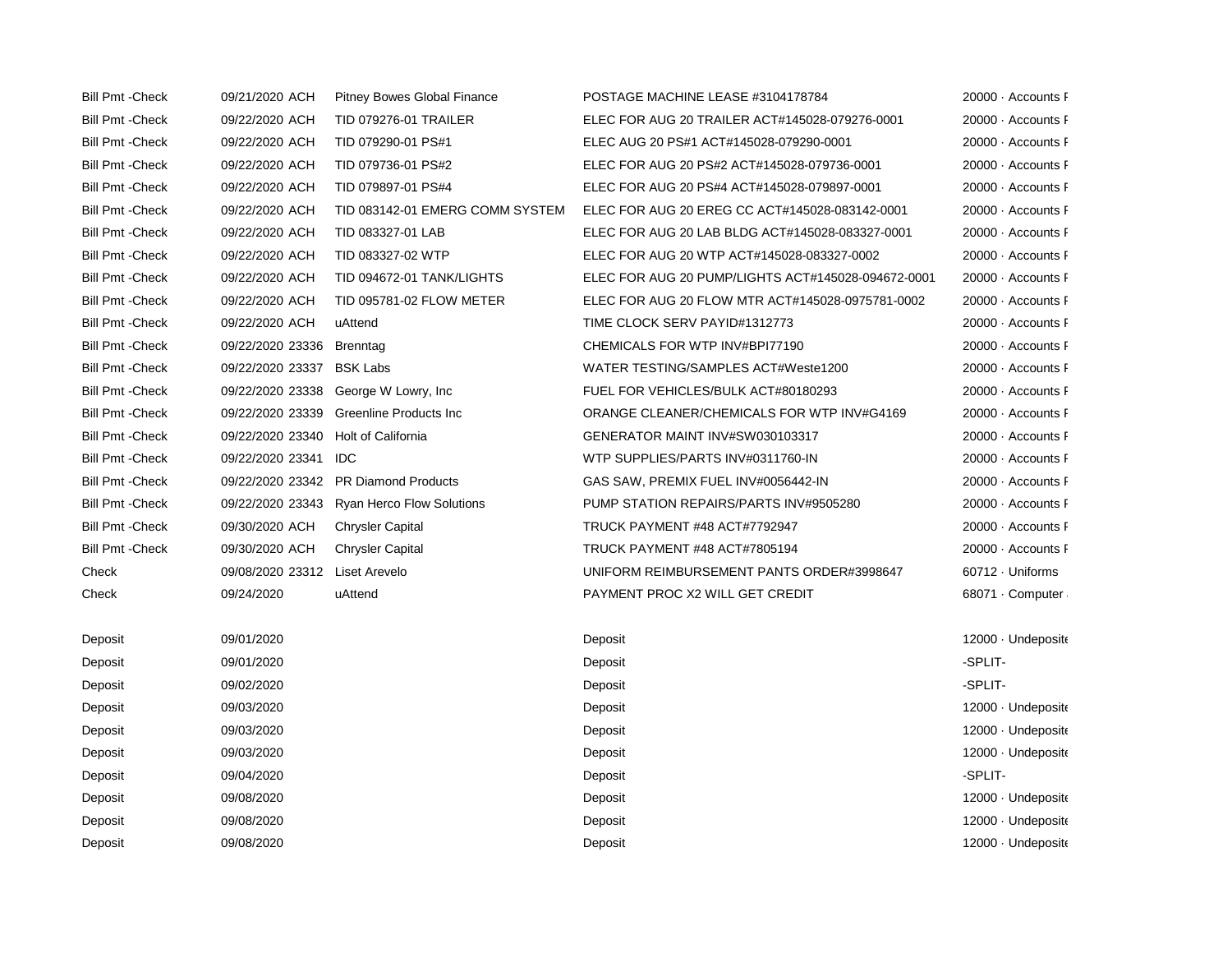| Deposit | 09/08/2020 | Deposit | 12000 Undeposite   |
|---------|------------|---------|--------------------|
| Deposit | 09/08/2020 | Deposit | 12000 Undeposite   |
| Deposit | 09/08/2020 | Deposit | 12000 · Undeposite |
| Deposit | 09/10/2020 | Deposit | 12000 Undeposite   |
| Deposit | 09/10/2020 | Deposit | -SPLIT-            |
| Deposit | 09/10/2020 | Deposit | 12000 · Undeposite |
| Deposit | 09/14/2020 | Deposit | 12000 · Undeposite |
| Deposit | 09/14/2020 | Deposit | 12000 Undeposite   |
| Deposit | 09/14/2020 | Deposit | 12000 Undeposite   |
| Deposit | 09/14/2020 | Deposit | 12000 · Undeposite |
| Deposit | 09/14/2020 | Deposit | 12000 · Undeposite |
| Deposit | 09/14/2020 | Deposit | 12000 · Undeposite |
| Deposit | 09/14/2020 | Deposit | 12000 · Undeposite |
| Deposit | 09/14/2020 | Deposit | 12000 · Undeposite |
| Deposit | 09/14/2020 | Deposit | 12000 · Undeposite |
| Deposit | 09/15/2020 | Deposit | 12000 Undeposite   |
| Deposit | 09/15/2020 | Deposit | 12000 Undeposite   |
| Deposit | 09/16/2020 | Deposit | 12000 · Undeposite |
| Deposit | 09/16/2020 | Deposit | -SPLIT-            |
| Deposit | 09/18/2020 | Deposit | 12000 Undeposite   |
| Deposit | 09/18/2020 | Deposit | 12000 · Undeposite |
| Deposit | 09/18/2020 | Deposit | 12000 · Undeposite |
| Deposit | 09/22/2020 | Deposit | 12000 · Undeposite |
| Deposit | 09/22/2020 | Deposit | 12000 · Undeposito |
| Deposit | 09/22/2020 | Deposit | 12000 Undeposite   |
| Deposit | 09/24/2020 | Deposit | 12000 Undeposite   |
| Deposit | 09/24/2020 | Deposit | 12000 Undeposite   |
| Deposit | 09/25/2020 | Deposit | 12000 · Undeposite |
| Deposit | 09/25/2020 | Deposit | 12000 · Undeposite |
| Deposit | 09/25/2020 | Deposit | 12000 Undeposite   |
| Deposit | 09/28/2020 | Deposit | 12000 · Undeposite |
| Deposit | 09/28/2020 | Deposit | 12000 · Undeposite |
| Deposit | 09/28/2020 | Deposit | -SPLIT-            |
| Deposit | 09/28/2020 | Deposit | 12000 Undeposite   |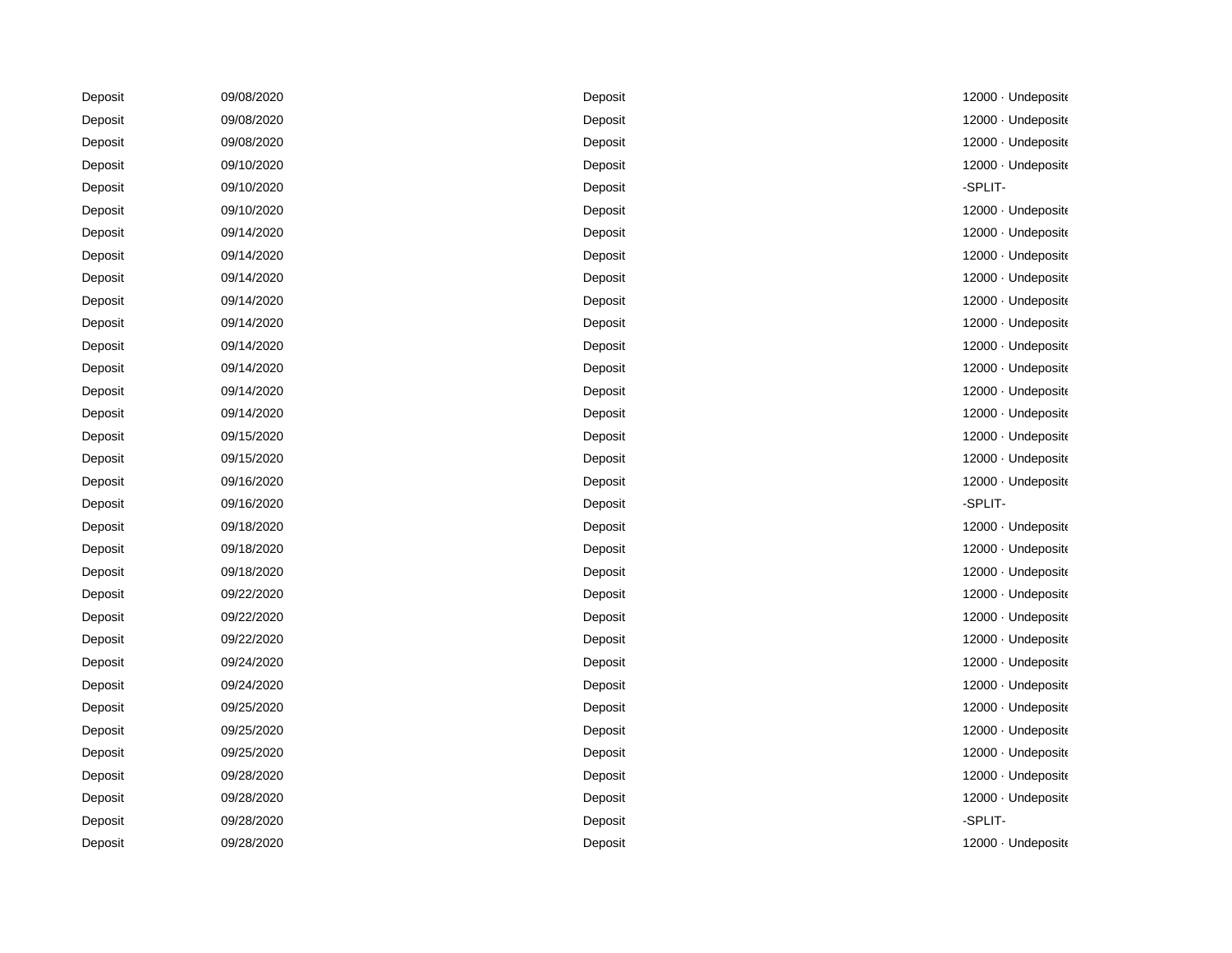| Deposit                | 09/28/2020       |                               | Deposit                                                                   | -SPLIT-            |
|------------------------|------------------|-------------------------------|---------------------------------------------------------------------------|--------------------|
| Deposit                | 09/28/2020       |                               | Deposit                                                                   | 12000 Undeposite   |
| Deposit                | 09/30/2020       |                               | Deposit                                                                   | -SPLIT-            |
|                        |                  |                               |                                                                           |                    |
| <b>Liability Check</b> | 09/03/2020       | QuickBooks Payroll Service    | Created by Payroll Service on 08/31/2020                                  | -SPLIT-            |
| <b>Liability Check</b> | 09/15/2020 23326 | California State Disbursement | 0600099                                                                   | 24011 · Garnishme  |
| <b>Liability Check</b> | 09/17/2020       | QuickBooks Payroll Service    | Created by Payroll Service on 09/15/2020                                  | -SPLIT-            |
| <b>Liability Check</b> | 09/28/2020 23344 | California State Disbursement | 0600099                                                                   | 24011 Garnishme    |
| <b>Liability Check</b> | 09/28/2020 ACH   | Aflac                         |                                                                           | 24031 · Aflac Ins  |
| <b>Liability Check</b> | 09/28/2020 ACH   | Aflac                         |                                                                           | -SPLIT-            |
| Paycheck               | 09/04/2020 DD    | PAYROLL                       | Paycheck                                                                  | -SPLIT-            |
| Paycheck               | 09/04/2020 DD    | PAYROLL                       | Paycheck                                                                  | -SPLIT-            |
| Paycheck               | 09/04/2020 DD    | PAYROLL                       | Paycheck                                                                  | -SPLIT-            |
| Paycheck               | 09/04/2020 DD    | PAYROLL                       | Paycheck                                                                  | -SPLIT-            |
| Paycheck               | 09/04/2020 DD    | PAYROLL                       | Paycheck                                                                  | -SPLIT-            |
| Paycheck               | 09/04/2020 DD    | PAYROLL                       | Paycheck                                                                  | -SPLIT-            |
| Paycheck               | 09/04/2020 DD    | PAYROLL                       | Paycheck                                                                  | -SPLIT-            |
| Paycheck               | 09/04/2020 DD    | PAYROLL                       | Paycheck                                                                  | -SPLIT-            |
| Paycheck               | 09/04/2020 DD    | PAYROLL                       | Paycheck                                                                  | -SPLIT-            |
| Paycheck               | 09/18/2020 DD    | PAYROLL                       | Paycheck                                                                  | -SPLIT-            |
| Paycheck               | 09/18/2020 DD    | PAYROLL                       | Paycheck                                                                  | -SPLIT-            |
| Paycheck               | 09/18/2020 DD    | PAYROLL                       | Paycheck                                                                  | -SPLIT-            |
| Paycheck               | 09/18/2020 DD    | PAYROLL                       | Paycheck                                                                  | -SPLIT-            |
| Paycheck               | 09/18/2020 DD    | PAYROLL                       | Paycheck                                                                  | -SPLIT-            |
| Paycheck               | 09/18/2020 DD    | PAYROLL                       | Paycheck                                                                  | -SPLIT-            |
| Paycheck               | 09/18/2020 DD    | PAYROLL                       | Paycheck                                                                  | -SPLIT-            |
| Paycheck               | 09/18/2020 DD    | PAYROLL                       | Paycheck                                                                  | -SPLIT-            |
| Transfer               | 09/10/2020       |                               | Funds Transfer USA BLUE BOOK EXERCISES VALVE RES 2020-(10201 · Wells Farg |                    |
| Transfer               | 09/10/2020       |                               | Funds Transfer BNY TRUSTEE BONDS PER RES 2020-10                          | 10201 · Wells Farg |
| Transfer               | 09/10/2020       |                               | Funds Transfer EXPENDITURES PER RES 2020-09                               | 10201 · Wells Farg |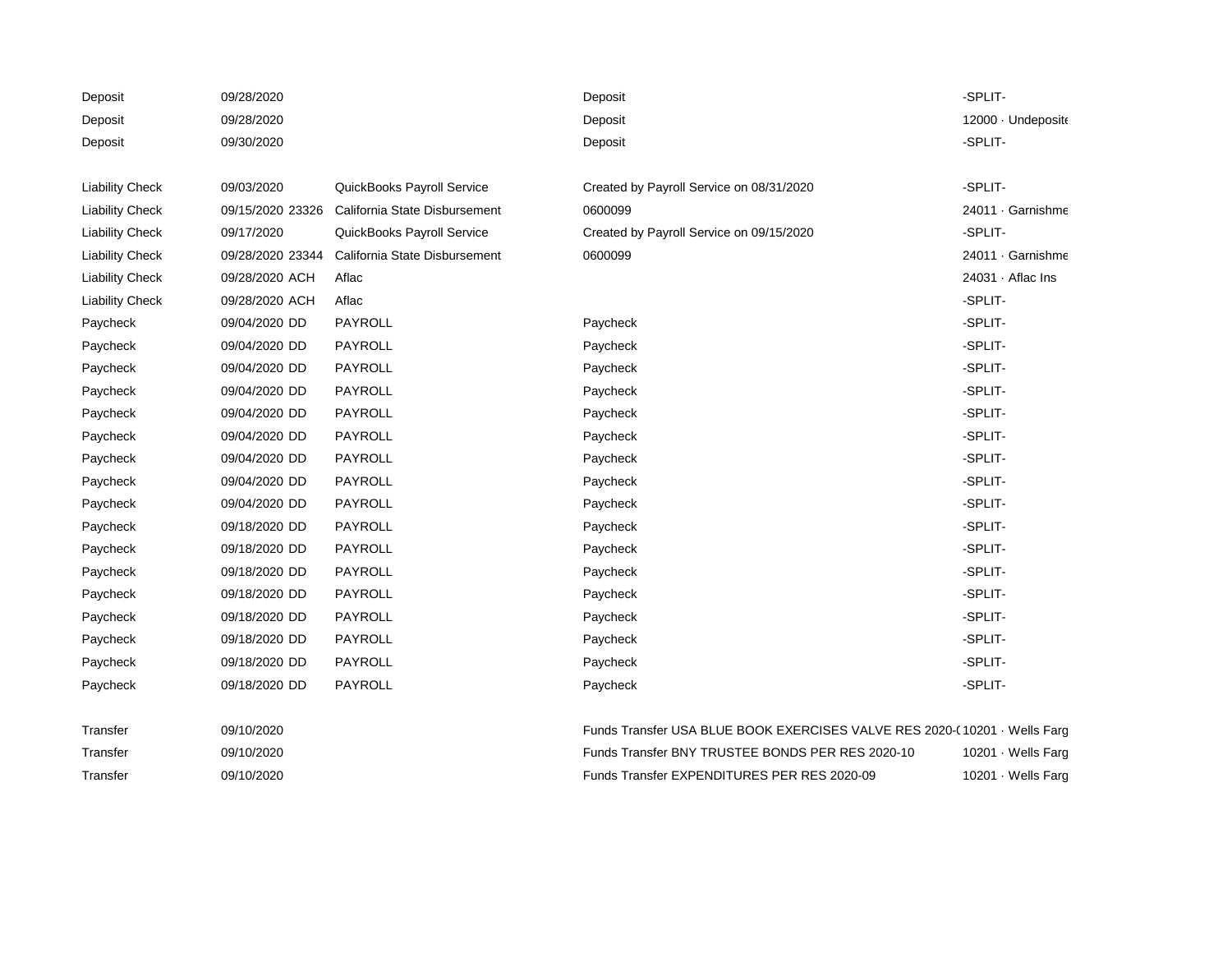**SEPT EXPENSES SEPT DEPOSITS SEPT PAYROLL SEPT TRANSFERS**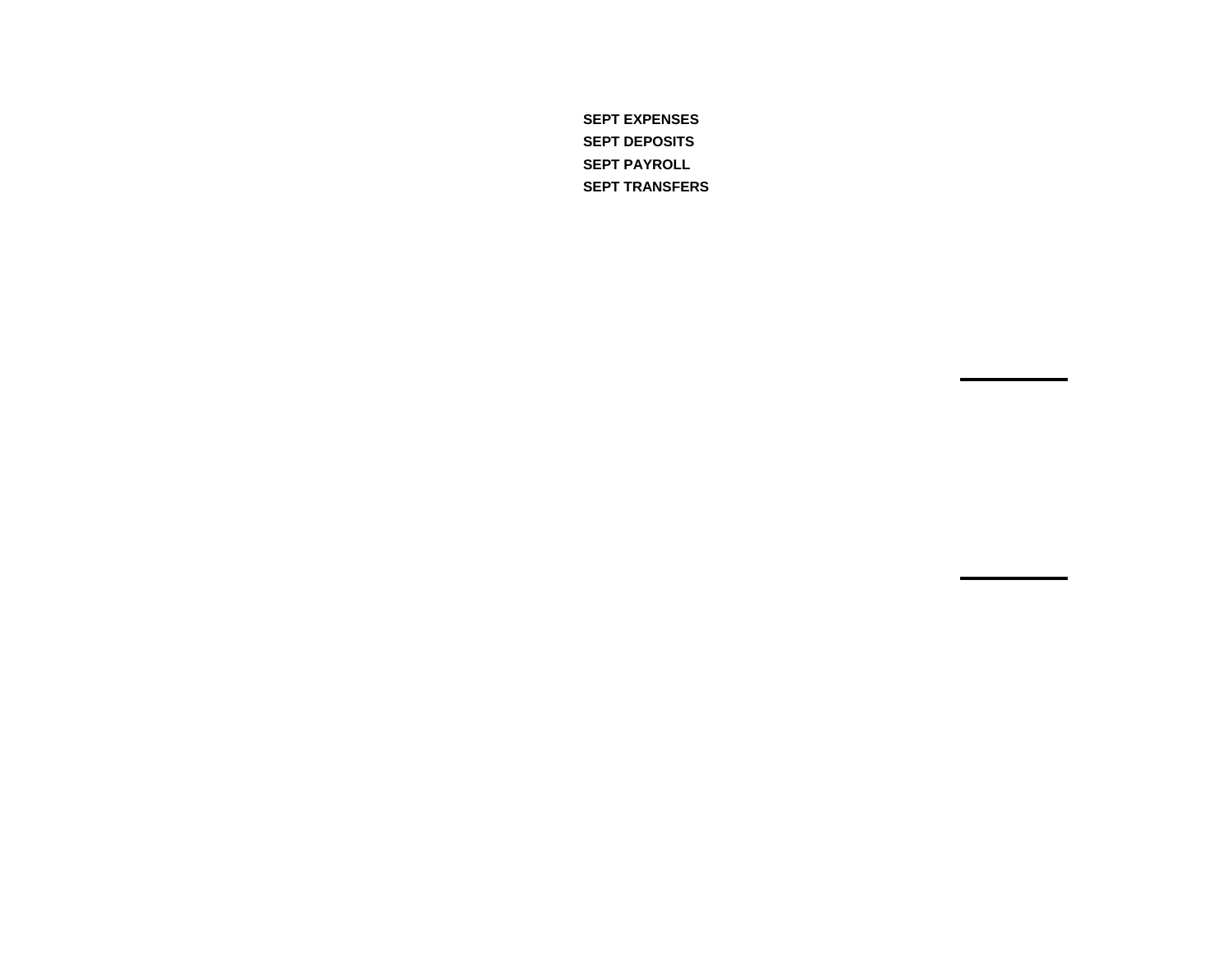| $-564.55$    |  |
|--------------|--|
| $-129.00$    |  |
| $-1,731.33$  |  |
| $-329.66$    |  |
| $-104.31$    |  |
| $-2,000.00$  |  |
| $-1,495.21$  |  |
| $-2,780.00$  |  |
| $-240.44$    |  |
| $-792.64$    |  |
| $-1,828.22$  |  |
| $-590.13$    |  |
| $-32.50$     |  |
| $-53.18$     |  |
| $-460.86$    |  |
| $-5,672.55$  |  |
| $-1,124.00$  |  |
| $-236.98$    |  |
| $-8,757.70$  |  |
| $-873.04$    |  |
| $-127.33$    |  |
| $-37,594.35$ |  |
| $-2,219.23$  |  |
| -427.87      |  |
| $-1,278.11$  |  |
| $-2,163.93$  |  |
| $-727.00$    |  |
| $-119.58$    |  |
| $-198.00$    |  |
| $-2,555.77$  |  |
| $-3,357.63$  |  |
| $-648.15$    |  |
| $-254.78$    |  |
| $-69.69$     |  |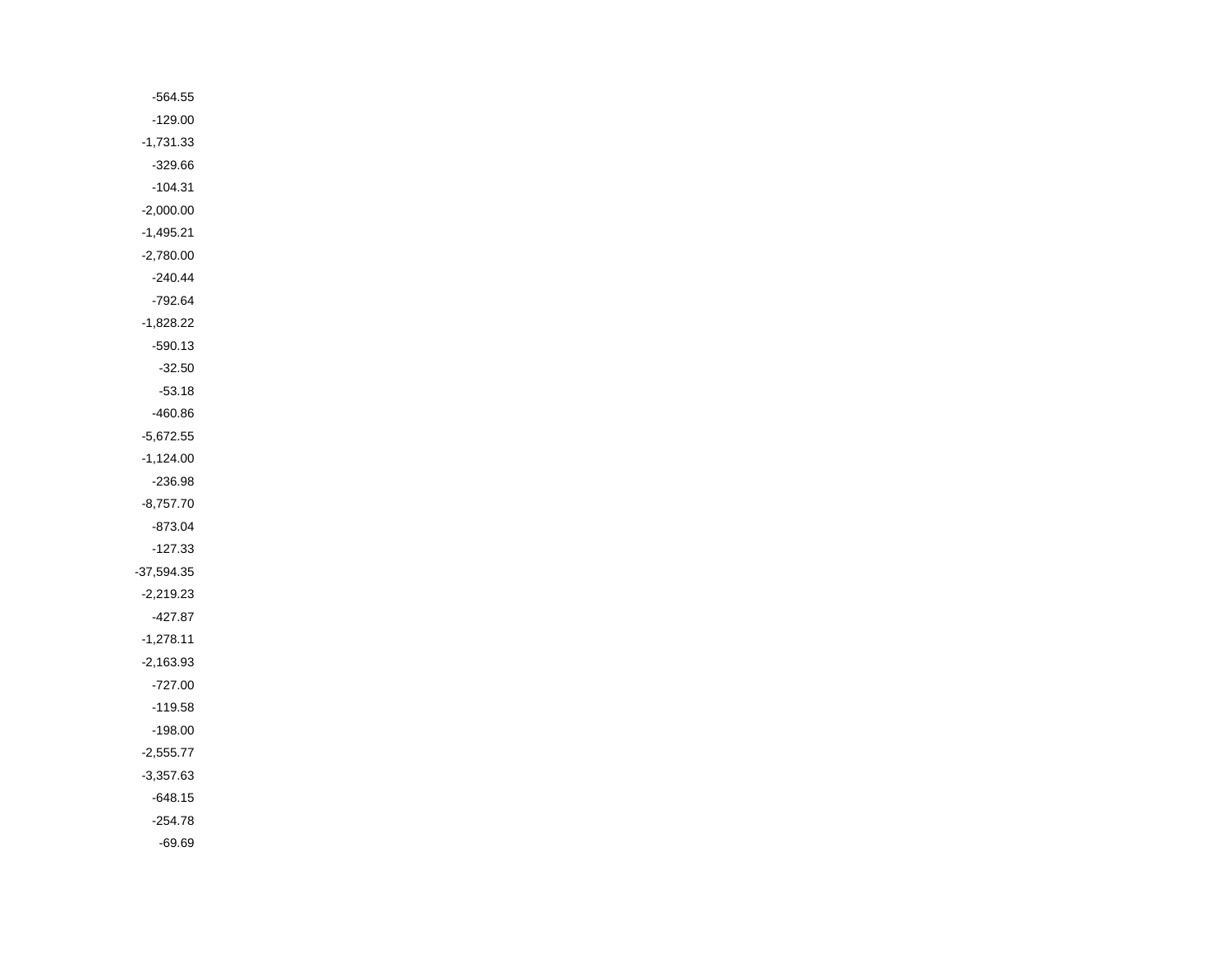| $-276.14$   |
|-------------|
| $-40.73$    |
| $-7,143.49$ |
| $-5,179.93$ |
| $-4,222.91$ |
| $-25.71$    |
| $-4,109.33$ |
| $-273.63$   |
| $-1,520.73$ |
| $-22.66$    |
| $-42.07$    |
| $-1,188.53$ |
| $-1,480.00$ |
| $-1,761.96$ |
| $-3,667.68$ |
| $-87.04$    |
| $-17.04$    |
| $-1,440.00$ |
| $-337.00$   |
| $-999.93$   |
| $-793.25$   |
| $-164.41$   |
| $-42.07$    |
| -116,373.96 |
| 180.00      |
| 3,838.51    |
| 2,861.27    |
| 200.00      |
| 1,508.49    |
| 1,385.15    |
| 1,378.59    |
| 3,789.37    |
| 1,736.73    |
| 2,707.05    |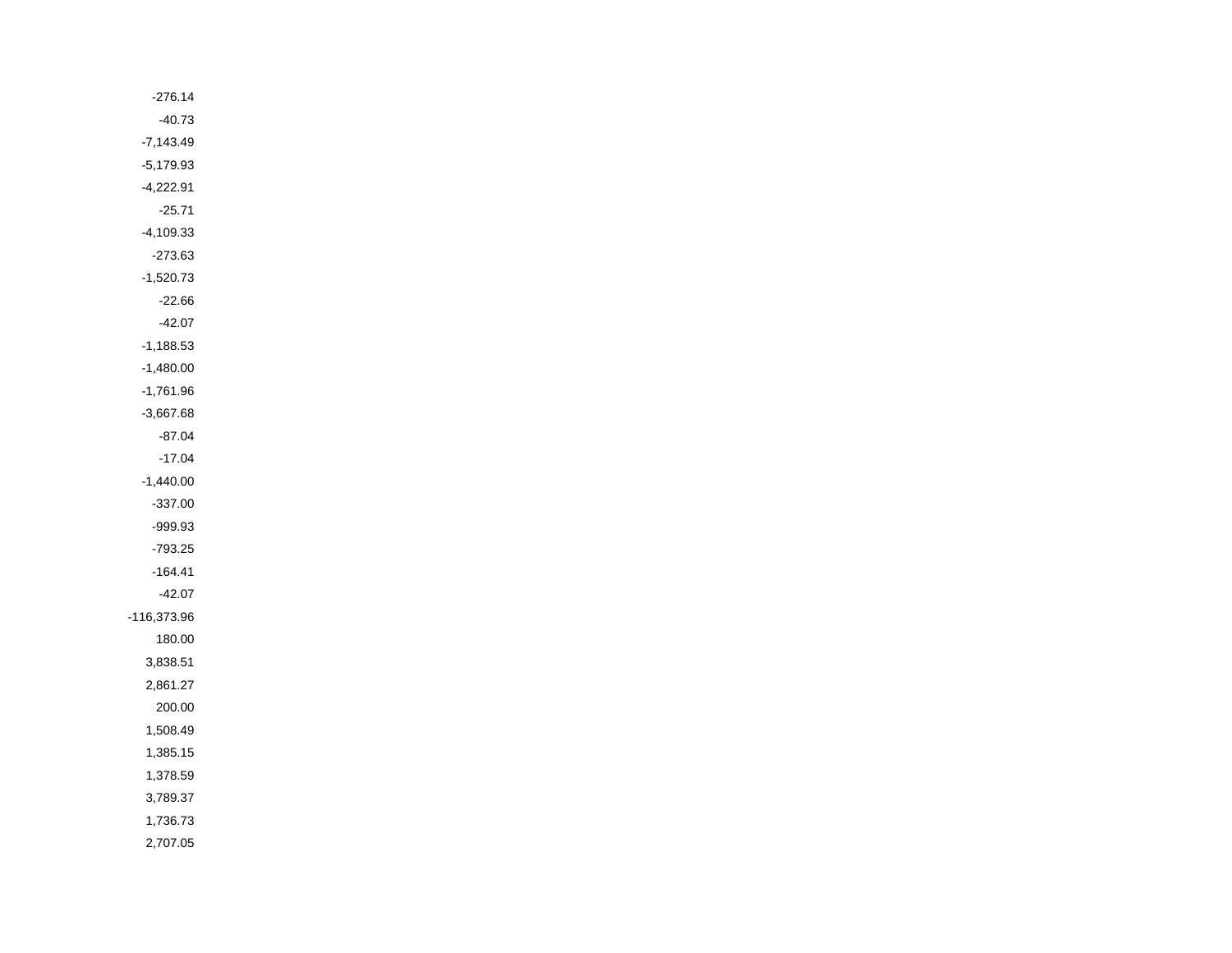| 755.25    |
|-----------|
| 540.80    |
| 1,116.43  |
| 1,744.10  |
| 1,324.36  |
| 2,046.85  |
| 180.00    |
| 1,473.84  |
| 7,282.05  |
| 1,360.18  |
| 363.47    |
| 2,565.59  |
| 717.18    |
| 4,549.28  |
| 3,732.30  |
| 1,710.63  |
| 12,455.11 |
| 2,397.95  |
| 4,919.04  |
| 1,471.78  |
| 2,136.47  |
| 798.34    |
| 190.23    |
| 1,729.68  |
| 1,791.31  |
| 1,291.21  |
| 2,678.07  |
| 6,203.42  |
| 7,908.30  |
| 3,310.88  |
| 2,678.87  |
| 10,840.53 |
| 647.21    |
| 1,522.19  |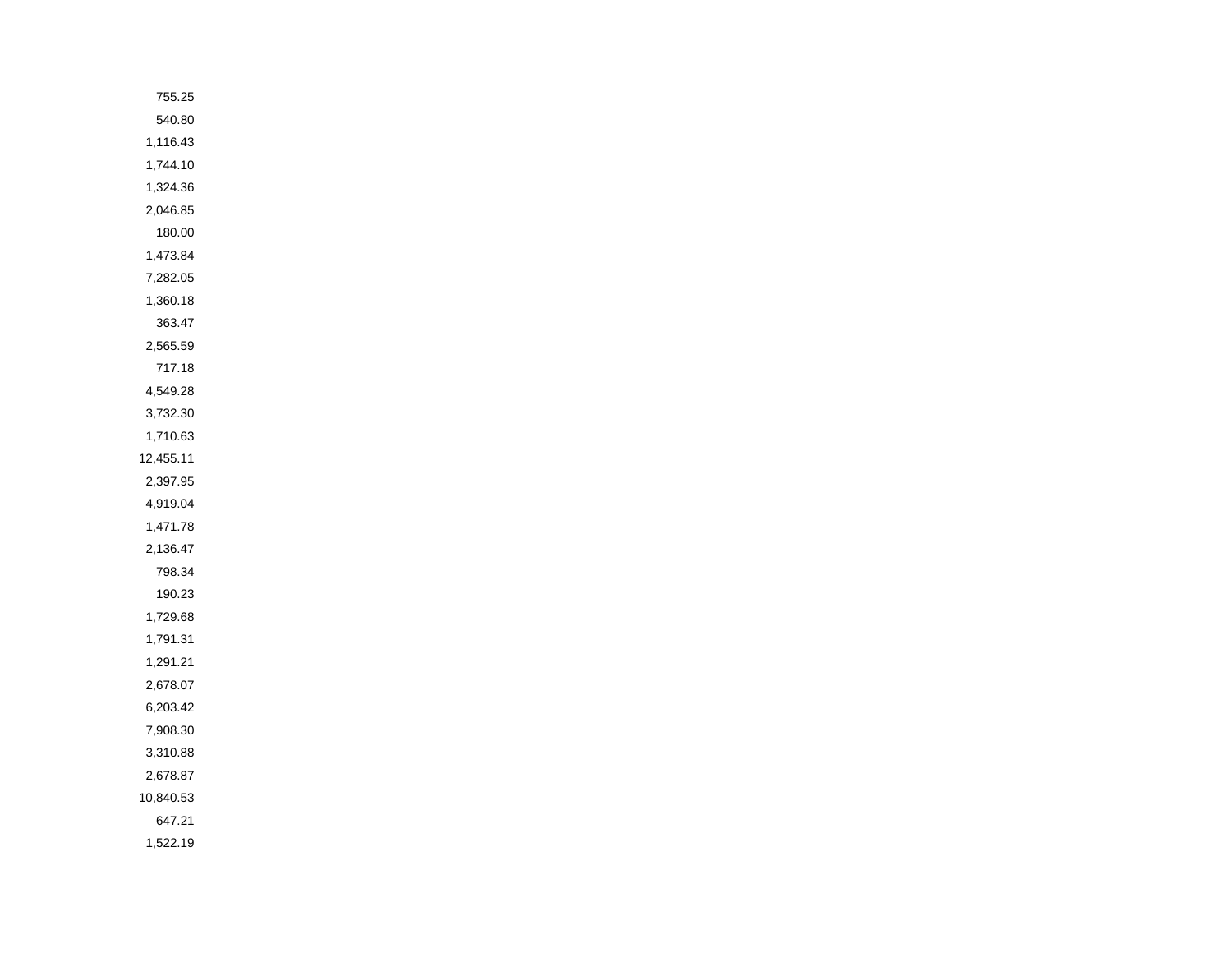| 2,432.13     |
|--------------|
| 590.81       |
| 2,899.33     |
| 121,940.33   |
| $-20,565.33$ |
| $-181.84$    |
| $-16,388.05$ |
| $-181.84$    |
| $-104.16$    |
| $-646.20$    |
| $0.00\,$     |
| $0.00\,$     |
| $0.00\,$     |
| $0.00\,$     |
| $0.00\,$     |
| $0.00\,$     |
| $0.00\,$     |
| $0.00\,$     |
| $0.00\,$     |
| $0.00\,$     |
| $0.00\,$     |
| $0.00\,$     |
| $0.00\,$     |
| $0.00\,$     |
| $0.00\,$     |
| $0.00\,$     |
| $0.00\,$     |
| $-38,067.42$ |
| 8,757.70     |
| 2,000.00     |
| 50,000.00    |
| 60,757.70    |
|              |